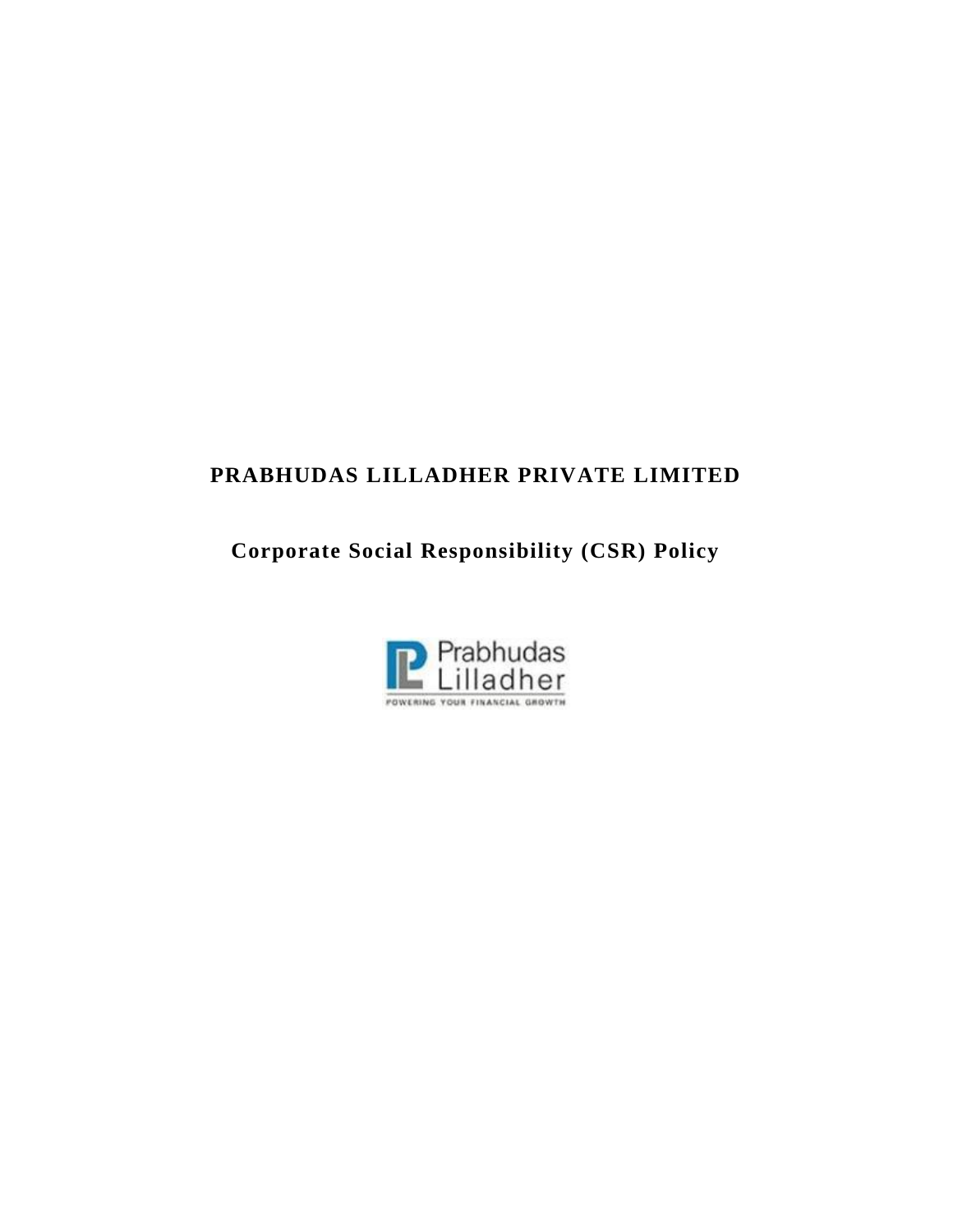#### **Document Validation Note**

Prabhudas Lilladher Private Limited (the "Company"), a Private Limited Company, incorporated under the Companies Act, 1956 and having its registered office at 3rd Floor, Sadhana House, 570 P.B. Marg, Behind Mahindra Tower, Worli, Mumbai - 400018 has formulated and adopted this Corporate Social Responsibility Policy in terms of Section 135 of the Companies Act 2013 and the Companies (Corporate Social Responsibility Policy) Rules, 2014 (CSR Rules).

Section 135 of the Companies Act, 2013, requires the Company to constitute a Corporate Social Responsibility (CSR) Committee of Directors, adopt a CSR Policy, spend at least 2% of its average net profits made during the im mediately preceding three financial years towards CSR activities as set out in Schedule VII to the Companies Act, 2013 and confirm compliance thereof in the Annual Report.

Accordingly, on the recommendation of the CSR Committee, this Policy was reviewed and approved by the Board of Directors of the Company at its meeting held on 29<sup>th</sup> December, 2015 and deemed to have come into effect from 1<sup>st</sup> January, 2016.

| <b>Title</b>          | <b>Particulars</b>                                              |
|-----------------------|-----------------------------------------------------------------|
| Reviewing Authority   | Corporate Social Responsibility (CSR) Committee<br>of Directors |
| Approving Authority   | Board of Directors of the Company                               |
| Document Status       | Approved by the Board on 29 <sup>th</sup> December, 2015        |
| <b>Effective Date</b> | January, 2016                                                   |

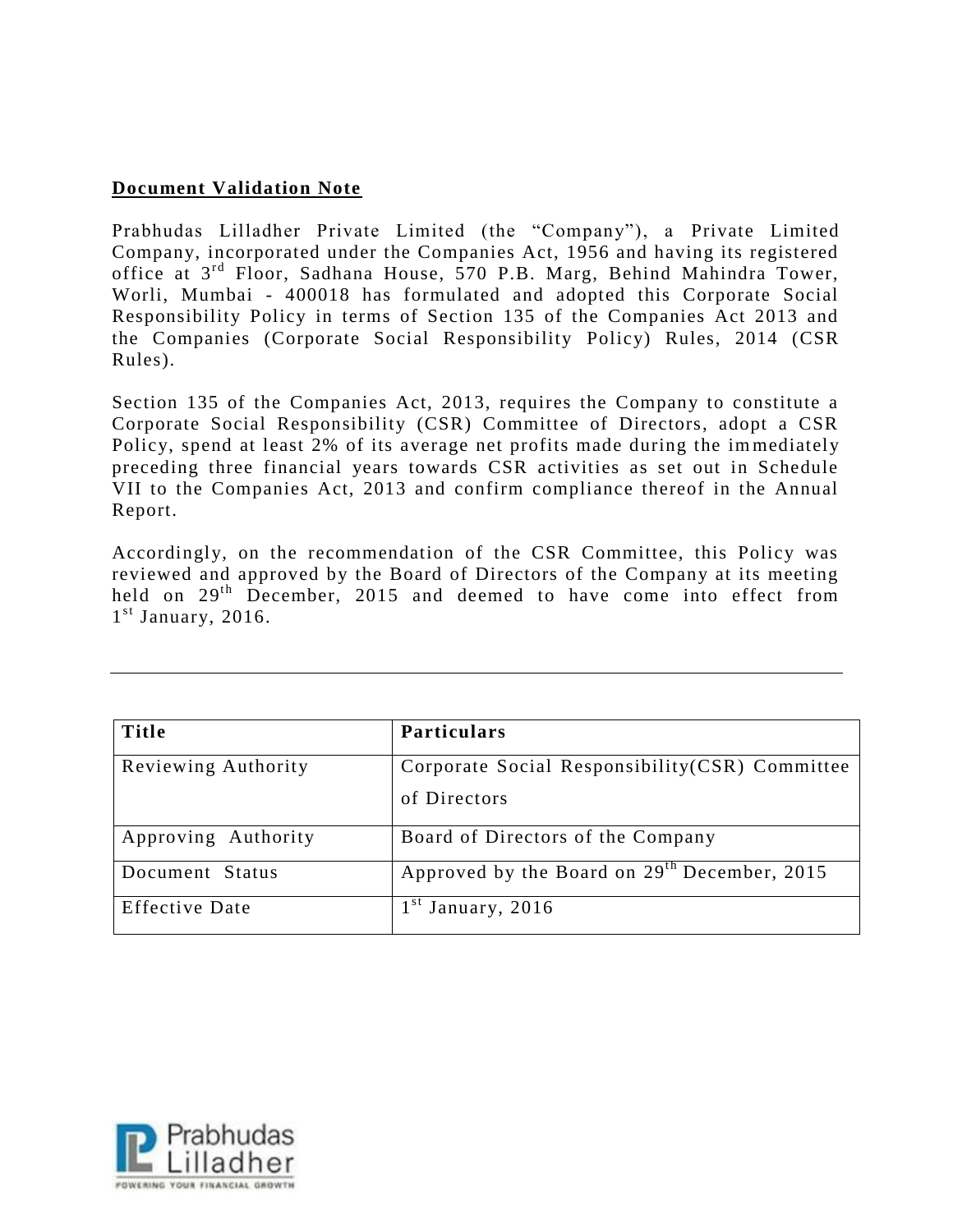|       | <b>INDEX</b>                       |  |
|-------|------------------------------------|--|
| I.    | Preamble and Philosophy            |  |
| II.   | Objective                          |  |
| III.  | Constitution of CSR Committee      |  |
| IV.   | Role and Powers of CSR Committee   |  |
| V.    | Activities to be undertaken        |  |
| VI.   | Allocation of funds                |  |
| VII.  | Manner of Implementation           |  |
| VIII. | Mode of Implementation             |  |
| IX.   | Monitoring and Reporting Mechanism |  |
| X.    | Publication of the CSR Policy      |  |
| XI.   | Policy Review & Future Amendment   |  |

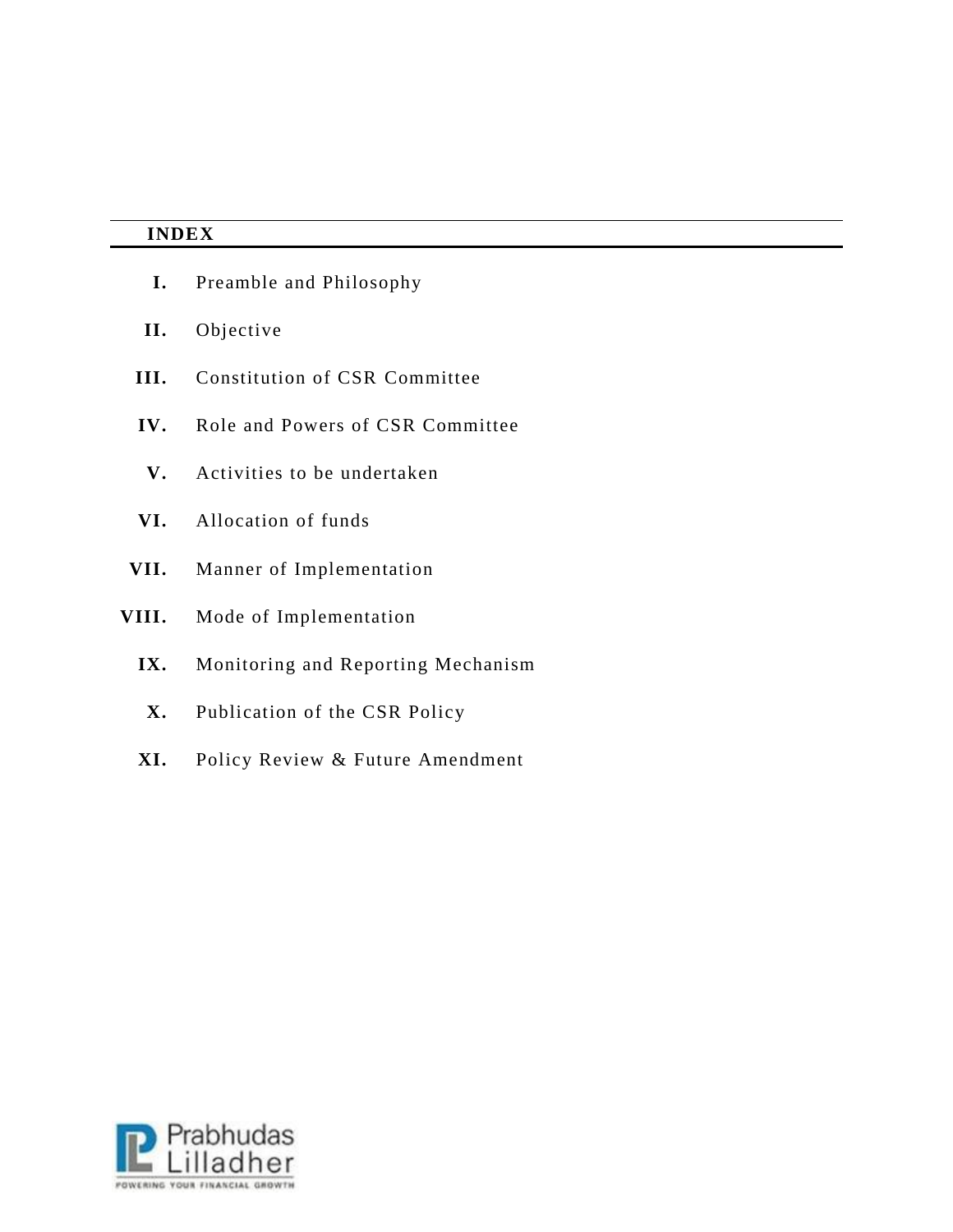# **I. PREAMBLE AND PHILOSOPHY:**

Prabhudas Lilladher Private Limited has had a philanthropic past and has been engaged in CSR Activities voluntarily. The Company strives to be a socially responsible company and strongly believes in development which is beneficial for the society at large. The Company intends to do CSR activities /programs, either ongoing or new, in the areas as specified in Schedule VII to the Act (as amended from time to time), as recommended by the CSR Committee and approved by the Board. Prabhu das Lilladher group has its own Charitable Trust known as the PL Charitable Trust which is actively involved in the following activities:

- advancement of education, by giving to poor and deserving students scholarships, loans, books, etc.;
- providing medical aid and medical relief by distribution of medicines, drugs, etc.;
- relief of poverty by distributing food and  $\ell$  or clothing free of charge;
- giving donations to charitable institutions engaged in relief of poverty;
- maintenance, uplift and welfare of destitute women and children and disabled persons and for giving donations to charitable institutions engaged in such activities;
- alleviation of distress and sufferings caused by various natural and manmade calamities by rendering assistance to affected persons or by giving donations to funds set up for the same;
- providing clean drinking water by providing funds for digging public wells and repairing public wells;
- such other charitable objects and objects of general public utility as the trustees may think fit.

## **II. OBJECTIVE:**

The objective of this Policy is to serve as a guide for carrying out CSR activities by the Company and also to set up process of execution, implementation and monitoring of the CSR activities to be undertaken by the Company. It aims at supplementing the role of the Government in enhancing welfare measures of the society based on the immediate and long term social and environmental consequences of their activities. The scope of the Policy has been kept as wide as possible, so as to allow the Company to respond to

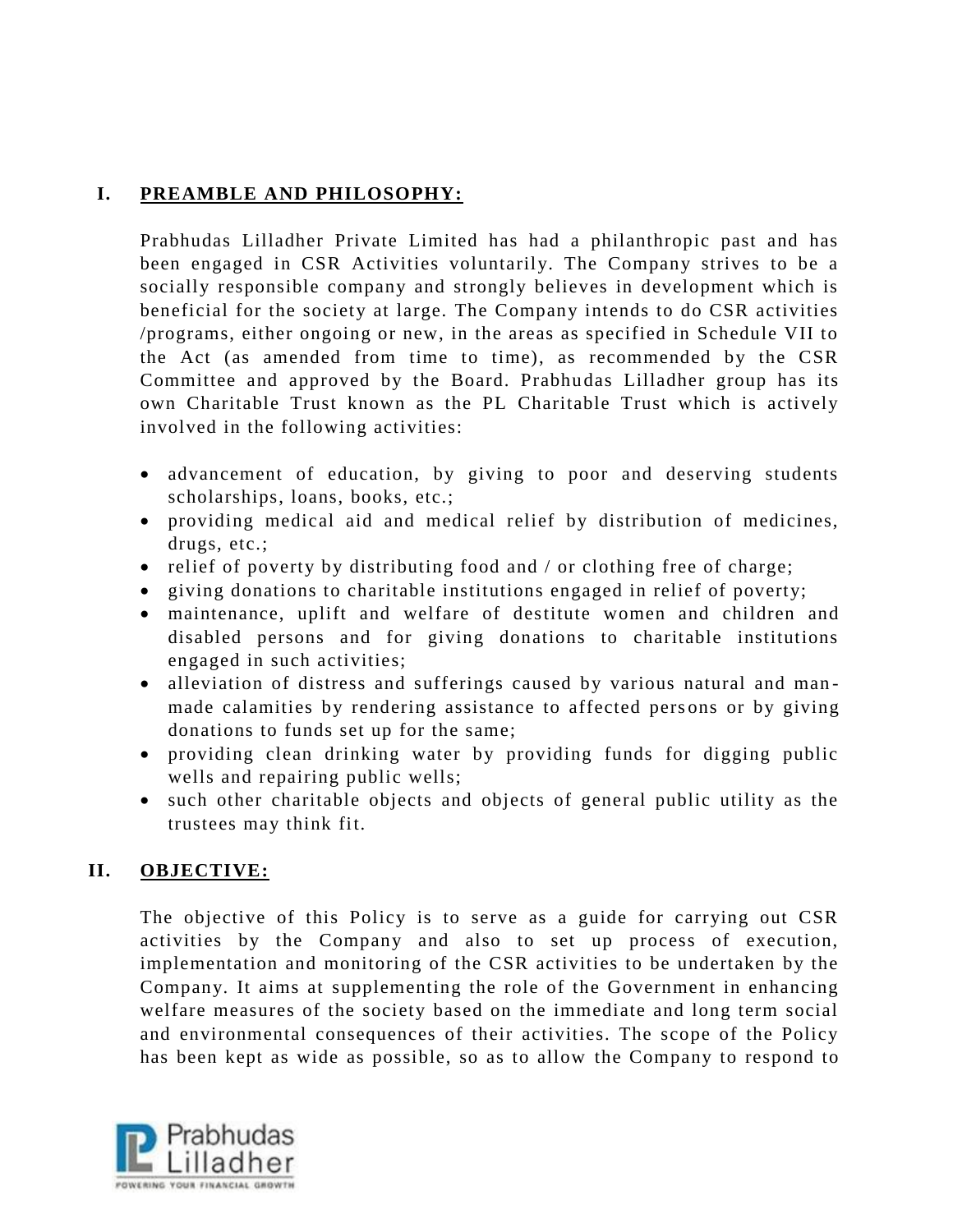different situations and challenges appropriately and flexibly, subject to the activities enumerated in Schedule VII of the Companies Act, 2013.

## **III. CONSTITUTION OF CSR COMMITTEE**

The Company has formed a duly constituted CSR Committee as per the provisions of Section 135 of the Companies Act, 2013 as under and the CSR Committee will report to the Board.

| Name                       | <b>Designation</b> |
|----------------------------|--------------------|
| Mr. Arun Prabhudas Sheth   | Chairman           |
| Mr. Dhiren Prabhudas Sheth | Member             |
| Mrs. Amisha Niraj Vora     | Member             |
| Mr. Dilip Parmeshwar Bhat  | Member             |

## **IV. ROLE AND POWERS OF THE CSR COMMITTEE**

Following are the roles and powers of the CSR Committee:

- Formulation of a CSR Policy and recommendation of the same to the Board of Directors of the Company for their approval
- Review, monitoring and implementation of this CSR Policy indicating the activities to be undertaken by the Company towards CSR initiatives under Schedule VII of the Act;
- Recommendation of CSR activities to be undertaken by the Company as stated under Schedule VII of the Act
- Approve to undertake CSR activities and to separately report the same in accordance with the CSR Rules
- Recommendation of the CSR Budget
- Spend the allocated CSR amount on the CSR activities once it is approved by the Board of Directors of the Company in accordance with the Act and the CSR Rules
- Annually report to the Board, the status of the CSR activities and contributions made by the Company

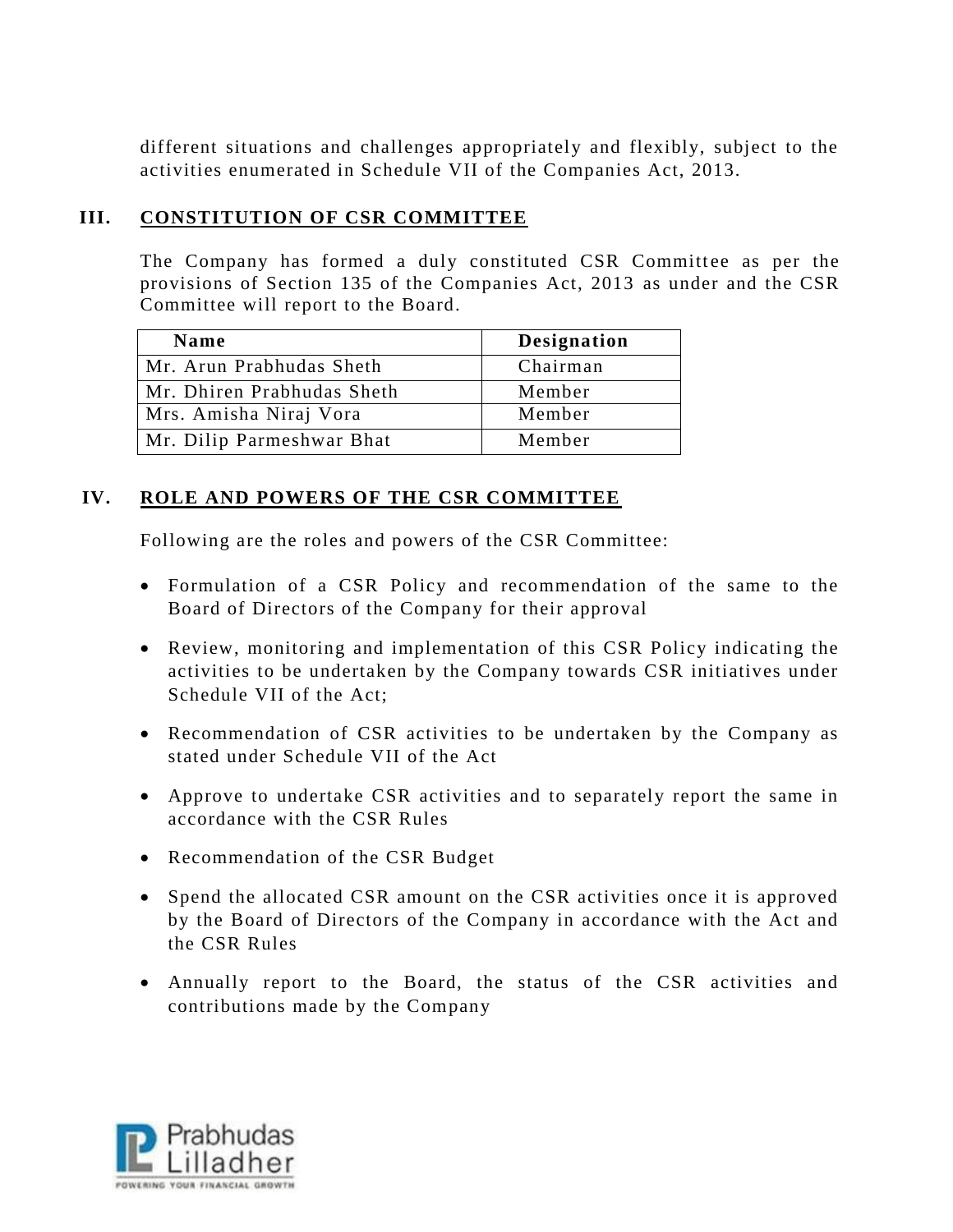- Formulation of a transparent monitoring mechanism for ensuring implementation of the projects/ programmes/ activities proposed to be undertaken by the Company or the end use of the amount spent by it towards CSR activities.
- Monitor activities/charter of Joint Working Group (JWG) who are authorized to ensure that the CSR activities of the Company are implemented effectively
- Any other requirements mandated under the Act and Rules issued thereto.

#### **V. ACTIVITIES TO BE UNDERTAKEN**

Schedule VII to the Companies Act, 2013 lists down the activities which may be included by companies in their corporate social responsibility policies. The said activities relate to –

- i. eradicating hunger, poverty and malnutrition, promoting preventive health care and sanitation including the contribution to Swach Bharat Kosh set-up by the Central Government for the promotion of Sanitation" and making available safe drinking water;
- ii. promoting education, including special education and employment enhancing vocation skills especially among children, women, elderly, and the differently abled and livelihood enhancement projects;
- iii. promoting gender equality, empowering women, setting up homes and hostels for women and orphans; setting up old age homes, day care centres and such other facilities for senior citizens and measures for reducing inequalities faced by socially and economically backward groups;
- iv. ensuring environmental sustainability, ecological balance, protection of flora and fauna, animal welfare, agro forestry, conservation of natural resources and maintaining quality of soil, air and water including contribution to the Clean Ganga Fund set-up by the Central Government for rejuvenation of river Ganga;
- v. protection of national heritage, art and culture including restoration of buildings and sites of historical importance and works of art; setting

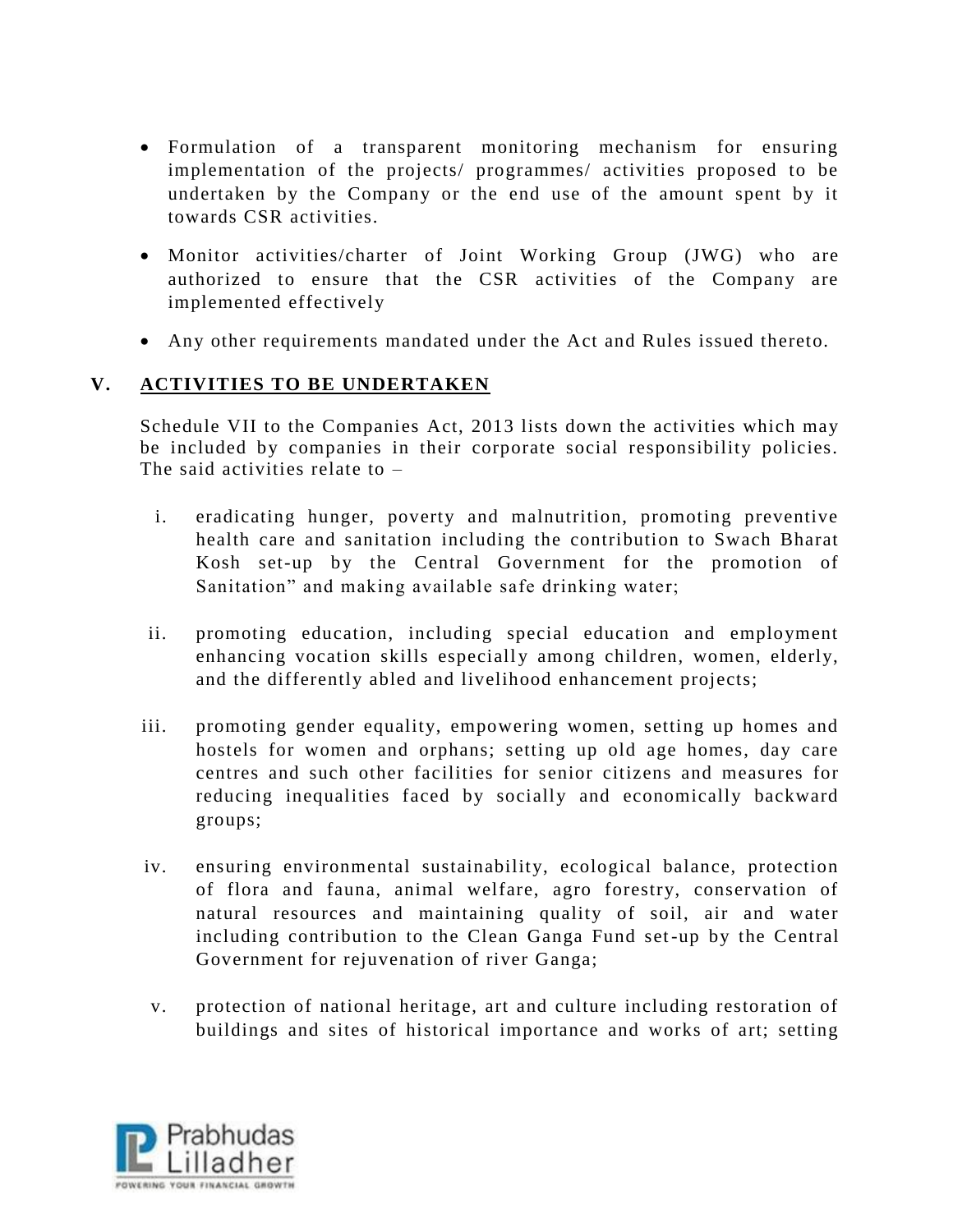up public libraries; promotion and development of traditional arts and handicrafts;

- vi. measures for the benefit of armed forces veterans, war widows and their dependents;
- vii. training to promote rural sports, nationally recognized sports, paralympic sports and Olympic sports;
- viii. contribution to the Prime Minister's National Relief Fund or any other fund set up by the Central Government for socio-economic development and relief and welfare of the Scheduled Caste, the Scheduled Tribes, other backward classes, minorities and women;
	- ix. contributions or funds provided to technology incubators located within academic institutions which are approved by the Central Government;
	- x. rural development projects
	- xi. Slum area development

Explanation: For the purpose of this item, the term 'slum area' shall mean any area declared as such by the Central Government or any State Government or any other competent authority under any law for the time being in force.

xii. Any other activity as may be notified by the Government from time to time.

#### **The CSR Activities shall not include the following: -**

- i. Activities undertaken in pursuance of normal course of business of the Company;
- ii. Activities that benefit only the employees of the company and their families;
- iii. Any contribution to any political party;

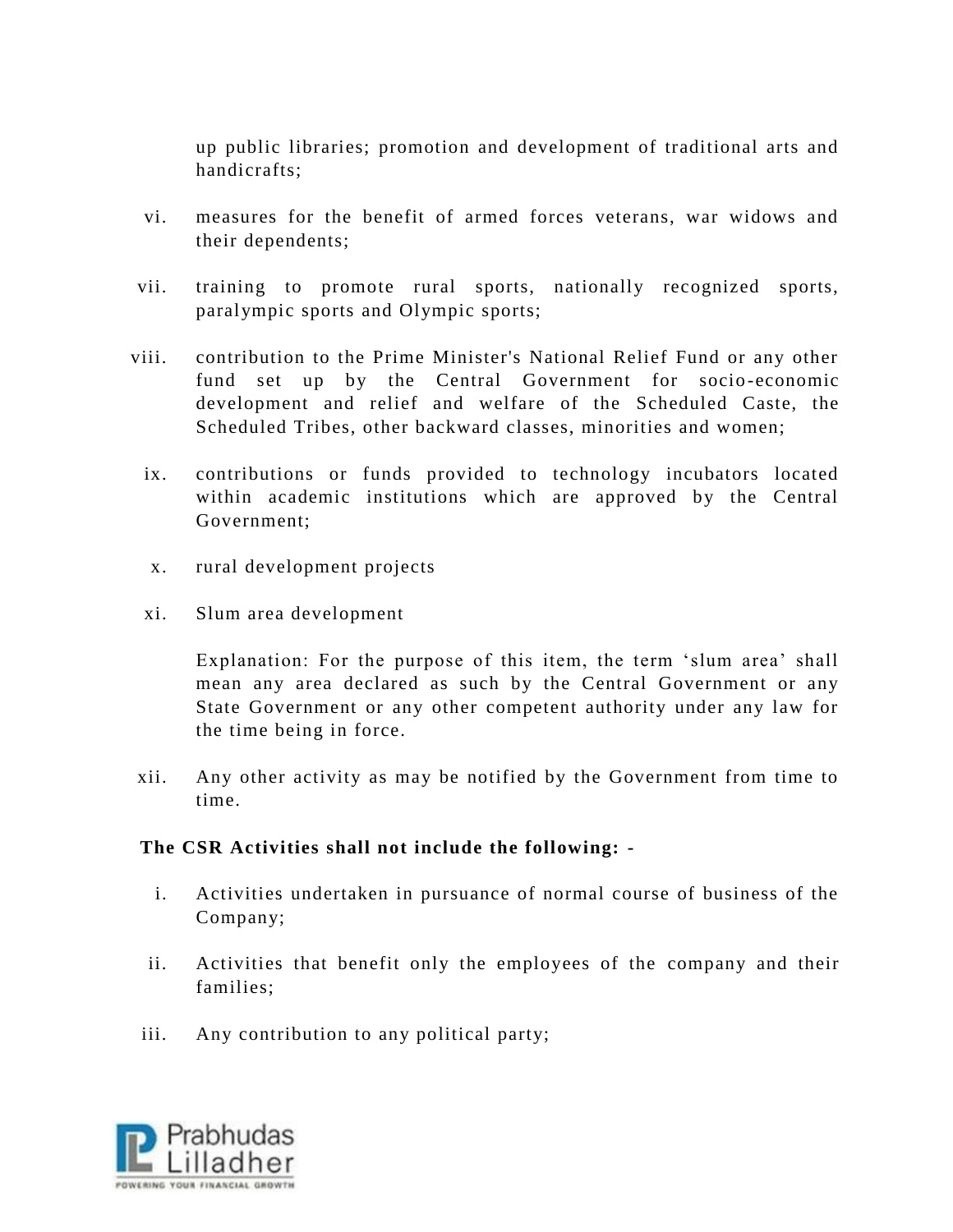iv. The contribution made outside India;

While we intend to undertake all or any suitable activity as specified in Schedule VII to the Act, currently, we focus to support and implement the Healthcare and Education Sectors as our thrust areas.

## **VI. ALLOCATION OF FUNDS**

The Company shall spend not less than 2% of its average net profits for the immediately preceding three financial years or such other minimum amount in pursuance of its corporate social responsibility and subject to Section 135 of the Companies Act, 2013 and the rules made there under.

"**Average net profit**" here means average net profit calculated in accordance with the provisions of section 198 of the Companies Act, 2013.

Provided further that the allocation of the funds for CSR activities shall not be at the cost of or in place of the statutory / contractual obligations of the Company towards the government, banks and financial institutions.

Provided further that the surplus arising out of the CSR Projects or Programs or Activities shall not form part of the business profits of the Company

## **VII. MANNER OF IMPLEMENTATION**

This CSR Policy will be implemented from the succeeding year of a Financial Year in which the Company shows the net profits as per its audited annual financial statements. Based on the net profits, if any, every year, the CSR Committee will identify the CSR activities including the thrust areas, annual budget, planned expenditure and implementation schedule etc.

The preference for CSR activities shall be given to the local areas where registered office of the Company is situated.

However, this shall not bar the Company from pursuing its CSR activities in any other areas.